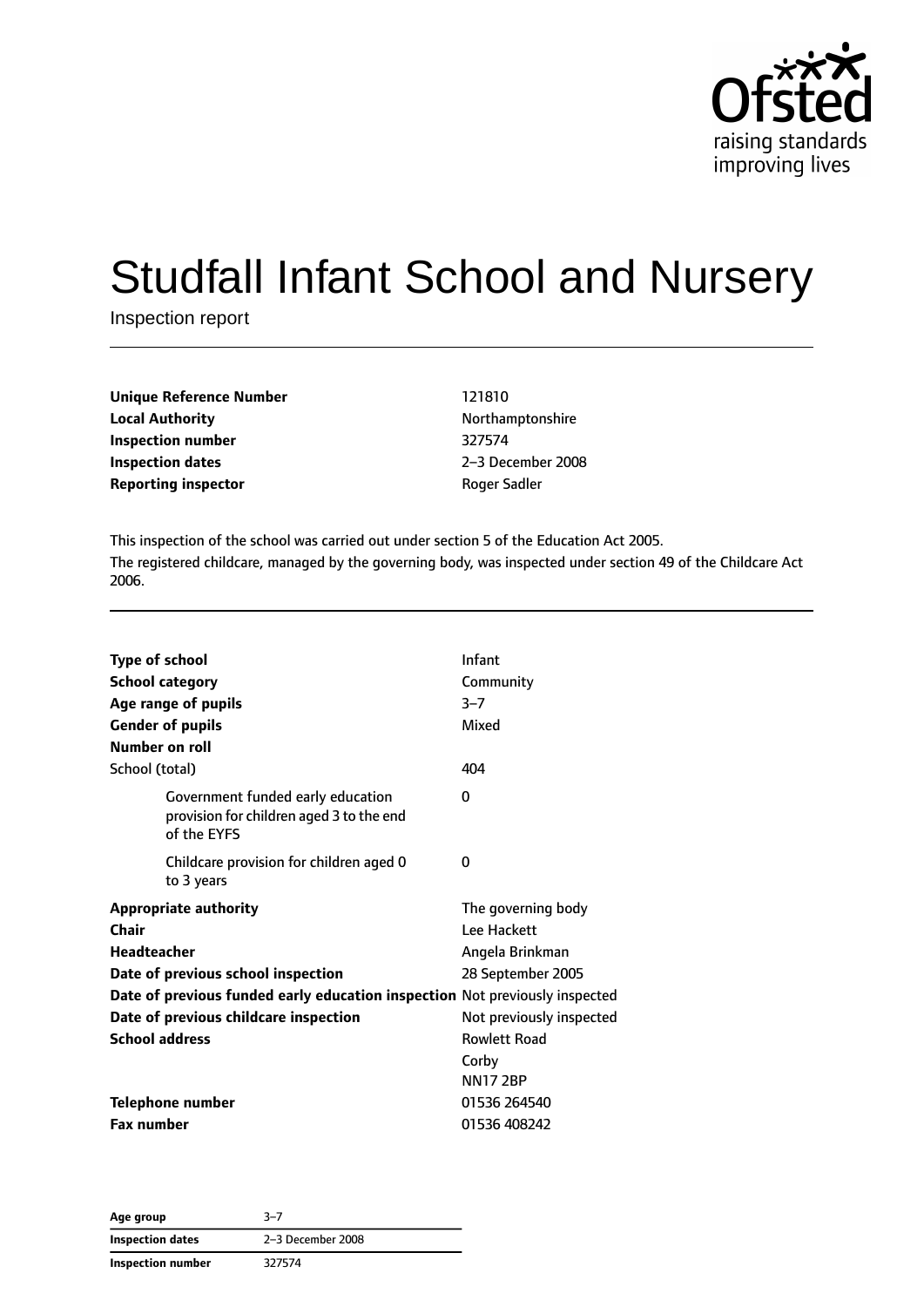.

<sup>©</sup> Crown copyright 2008

Website: www.ofsted.gov.uk

This document may be reproduced in whole or in part for non-commercial educational purposes, provided that the information quoted is reproduced without adaptation and the source and date of publication are stated.

Further copies of this report are obtainable from the school. Under the Education Act 2005, the school must provide a copy of this report free of charge to certain categories of people. A charge not exceeding the full cost of reproduction may be made for any other copies supplied.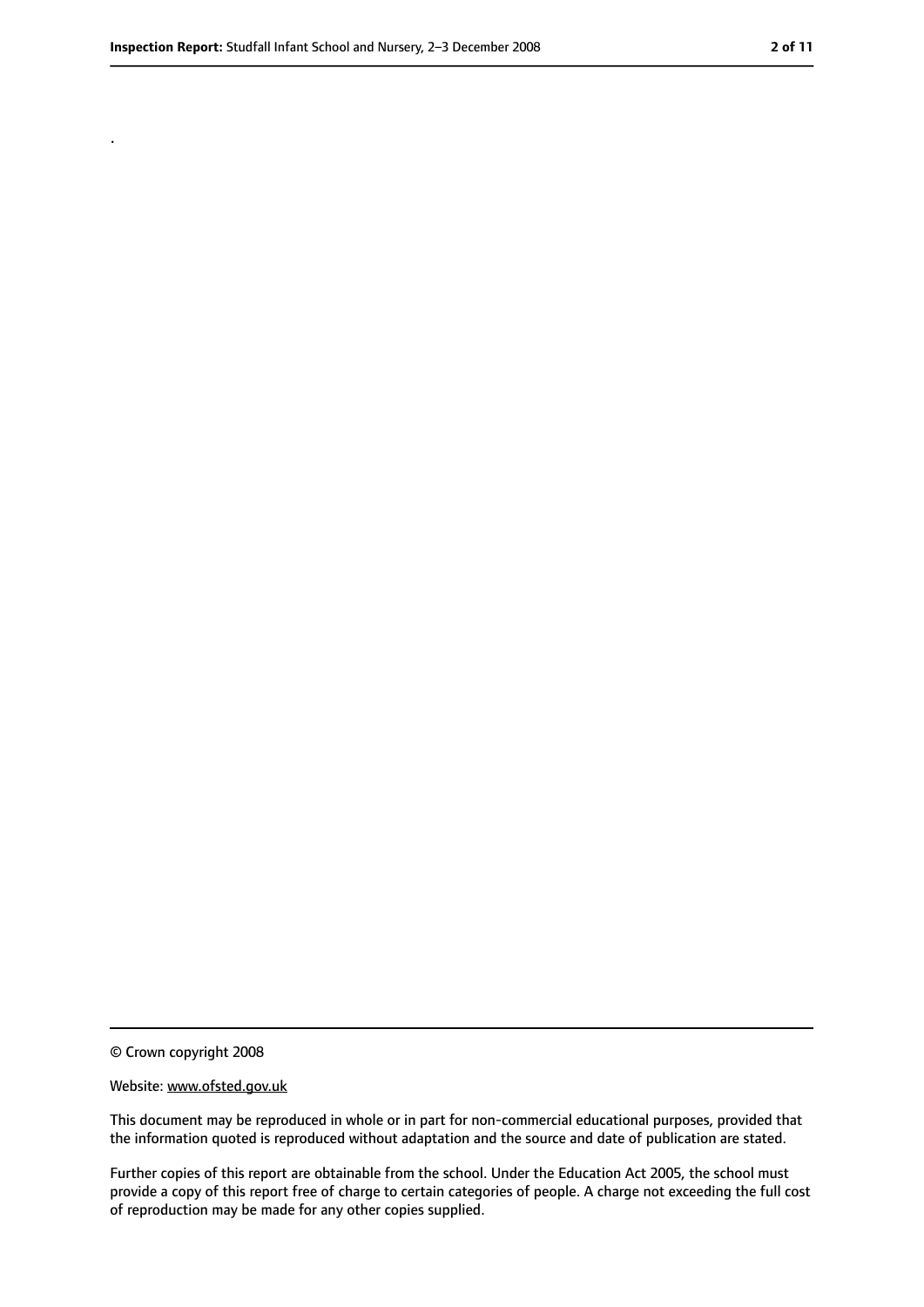# **Introduction**

The inspection was carried out by three Additional Inspectors.

#### **Description of the school**

This is a large school situated on the outskirts of Corby. An above average proportion of pupils have learning difficulties and/or disabilities and the designated special provision supports inclusion for up to 16 pupils, the majority of whom have social, communication or learning difficulties and/or disabilities. The vast majority of pupils come from a White British background. The percentage of pupils who speak English as an additional language is below average. Children enter the Early Years Foundation Stage (EYFS) at the beginning of the school year of their fourth birthday. Since the previous inspection, the school has gained Investor in People status, the Active Mark for physical education (PE) and physical activity, the Eco Schools award, the Basic Skills Quality Mark, the National Healthy Schools Standard and a Young Citizens award.

#### **Key for inspection grades**

| Grade 1 | Outstanding  |
|---------|--------------|
| Grade 2 | Good         |
| Grade 3 | Satisfactory |
| Grade 4 | Inadequate   |
|         |              |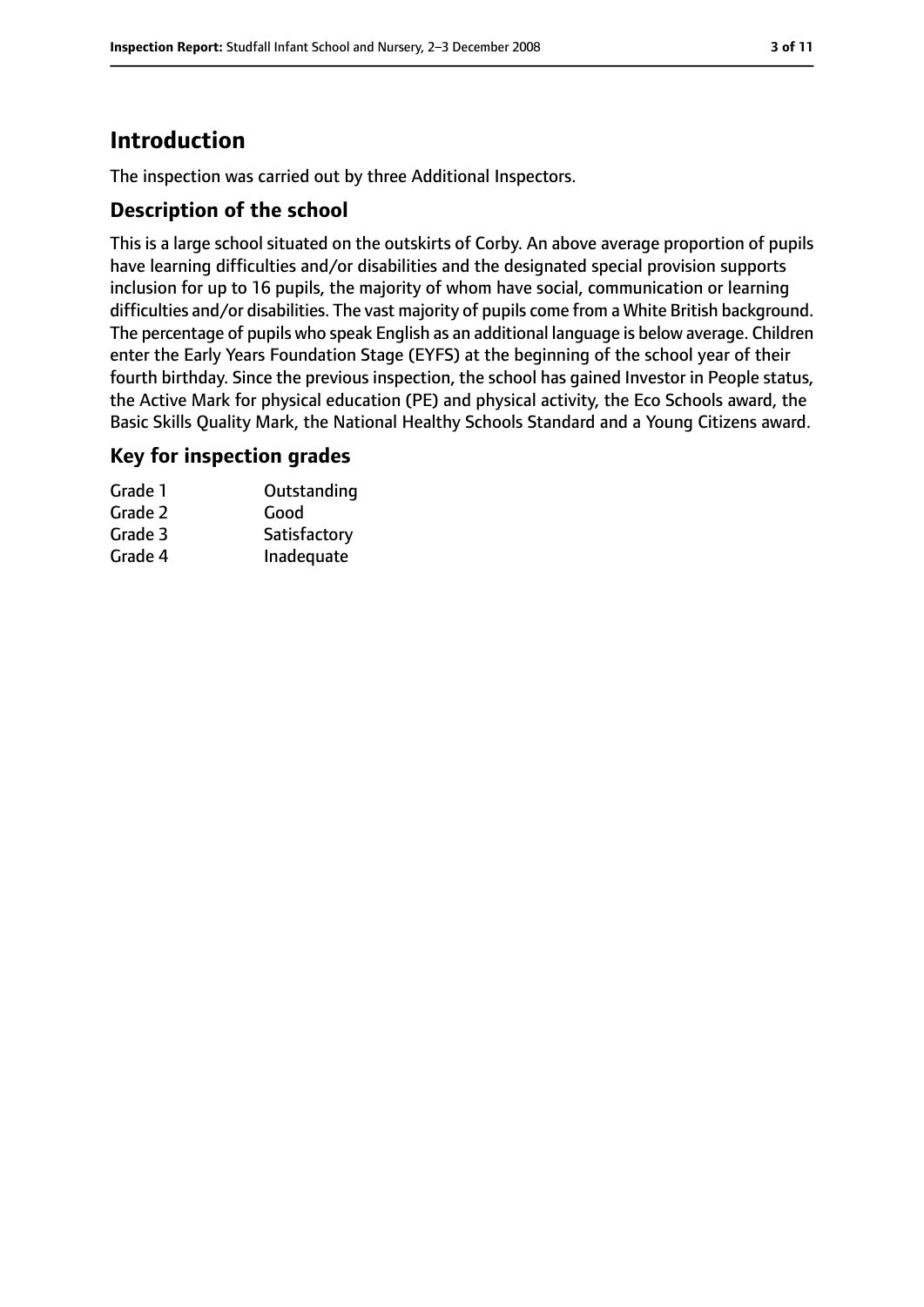# **Overall effectiveness of the school**

#### **Grade: 1**

This is an outstanding school. Since its last inspection, staff have continued to build very well on the excellent practice identified then. The headteacher has played a central role in strengthening the leadership qualities of other staff and governors. Consequently, all leaders ensure that provision is consistently effective and that pupils' achievement and their personal development and well-being are outstanding. Teaching is consistently good and, on occasions, outstanding. Care, guidance and support and the school's curriculum are also outstanding. A particularly impressive feature isthe way that the school accurately identifies, at an early stage, individual learning difficulties and provides regular and carefully tailored additional support. This particularly enables all pupils who are supported by staff from the designated special support provision, and other pupils with learning difficulties and /or disabilities, to achieve their best. Pupils are proud of their school and parents' views of the school are overwhelmingly positive. One parent reflected the views of many when she wrote, 'The school has been extremely helpful and understanding to our child's circumstances and is very professional and caring to the needs of pupils.'

Most children start Nursery with knowledge and skills below those expected nationally for three-year-olds. Many have limited language skills and need careful nurturing to settle into school. Pupils make excellent progress so that, by the time they leave, standards are above average levels. School records and pupils' work indicate that a larger proportion of them than previously are attaining above the levels expected of their ages. Pupils enjoy school a great deal and make excellent progress in their personal development. They are friendly, confident and polite. They behave well and form excellent relationships with others. Pupils take full advantage of the many opportunities planned to help them understand how to lead safe and healthy lifestyles. The school makes a good contribution to community cohesion. Relationships and communication with parents are good. Pupils take some additional responsibilities but the school is rightly aware of the need to provide further opportunities for them to contribute more fully. Although pupils show good understanding of the ways of life of people in other countries, their experience of the beliefs and culture of minority groups in Britain is more limited.

Outstanding leadership and management underpin the school's continual improvement and rising standards. The headteacher carefully monitors the progress of each pupil towards his or her target and checks with every teacher that everything is in place to help them do their best. Training and guidance for all staff are excellent. Staff training is followed up with checks in classrooms and staff are given further guidance where necessary. This results in staff adopting a consistent approach to key aspects of teaching such as how pupils' work is marked. The school has strong partnerships and extensive links with other schools, care agencies and teacher training providers. These enrich the quality of provision and support pupils' personal development very well.

## **Effectiveness of the Early Years Foundation Stage**

#### **Grade: 2**

Children make good progress in the EYFS because teaching and other aspects of provision are good. During the first term of Nursery, the strong emphasis on supporting children's social and emotional development means that they soon settle in and grow in confidence. By the end of Reception, most pupils attain the nationally expected standards in all areas of learning and are well prepared for entering Year 1. Children achieve consistently well due to outstanding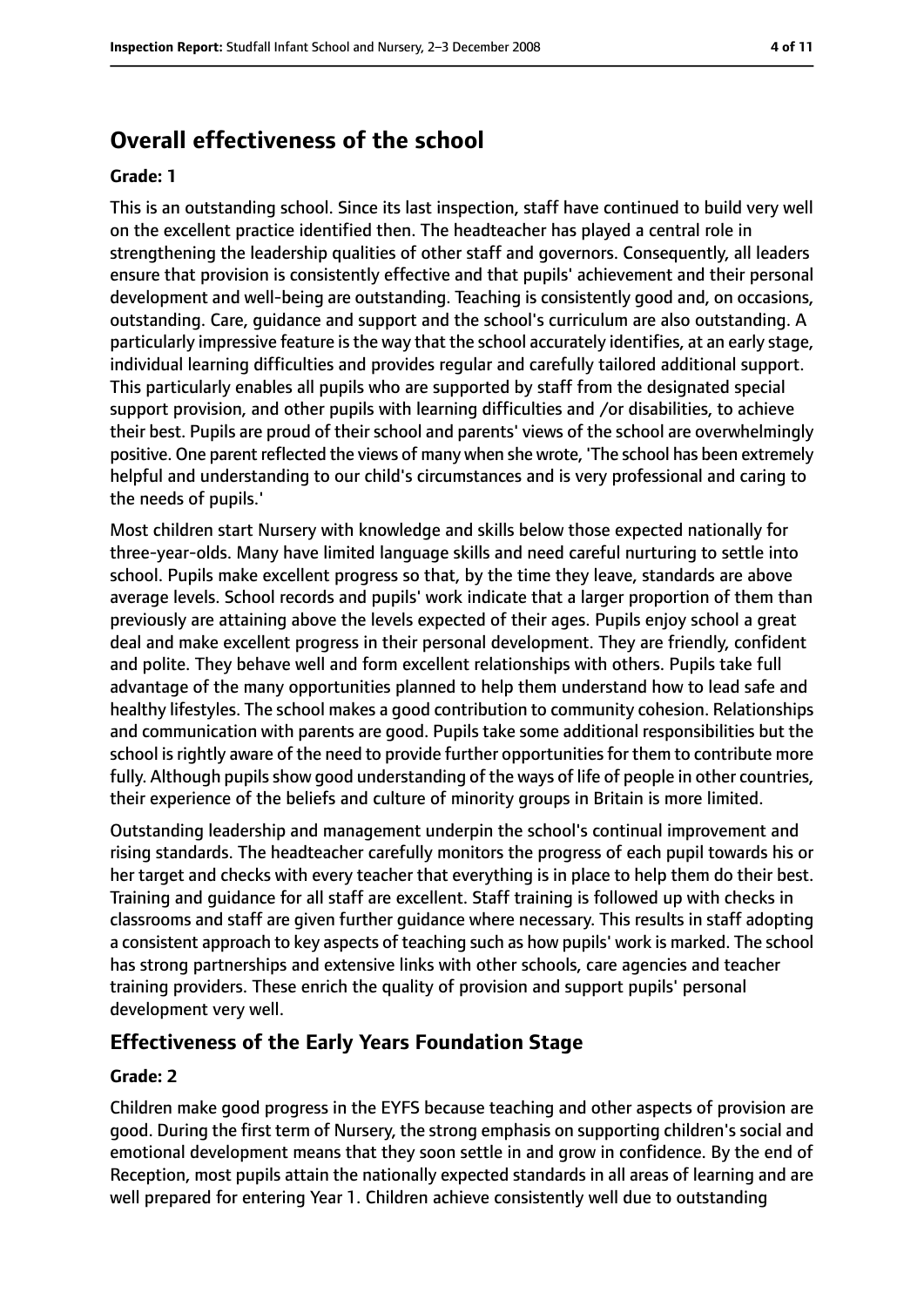leadership and management. Leaders have a very clear understanding of exactly where improvements are needed and are continually improving the quality of provision and pupils' achievement. Since the last inspection, the outdoor area is much improved and well-planned outdoor learning is a strength. Leaders ensure staff focus on helping children to gain vocabulary by modelling language well and giving many opportunities for role play, speaking and listening. The carefully planned curriculum matches each individual's needs and group work supports learners at all levels thus promoting pupils' personal development well. The school has undertaken a thorough review of its provision, resulting in a stronger focus on teaching letters and sounds. This is leading to higher standards in reading and spelling. The promotion of children's welfare is excellent. There is a good mix of activities that children can choose themselves and those that adults direct. Sometimes, pupils are left too long without adult intervention when they are working independently and this occasionally slows their learning.

## **What the school should do to improve further**

■ Develop pupils' experience and understanding of minority cultures in order to prepare them for life in modern Britain.

# **Achievement and standards**

#### **Grade: 1**

Pupils' make outstanding progress and their achievement is excellent. A greater proportion of pupils are exceeding the standards expected for their ages, particularly in reading and writing and standards overall are above average. The school supports parents well in helping their children learn to read and many parents make an important contribution to the pupils' improving progress. Another factor leading to rising standards in reading and spelling is the improved teaching of letters and sounds throughout the school. Pupils are taught to take great pride in their work and they present their work well. Achievement in information and communication technology (ICT) is much improved since the previous inspection and standards are now above the age-expected levels. Pupils are given frequent opportunities in lessons to discuss in pairs or small groups and this helps them make excellent progress in their speaking and listening skills.

# **Personal development and well-being**

#### **Grade: 1**

Pupils' personal development is outstanding. Pupils are extremely friendly, kind and polite to each other and have excellent relationships with adults in school. Pupils' love of school and very positive attitudes to learning enable them to make rapid progress in their learning. Pupils show great understanding of how to keep themselves and others safe. They also have a thorough understanding of how to ensure a healthy lifestyle. They enthusiastically participate in the daily 'Activate' exercise sessions. Incidents of bullying are rare and, when they arise, pupils are confident that these are dealt with quickly and effectively. Spiritual, moral and social development are outstanding. Pupils have a strong sense of what is right and wrong. They respond very well to the many chances that are provided to reflect on issues, for example through work relating to the school achieving Eco School status. Their good cultural development is promoted well through subjects such as geography and assemblies. However, pupils have more limited first-hand experience and understanding of people from different cultures in Britain. The school council provides pupils with a strong voice in the running of the school and the chance to influence and improve the provision. Attendance is good because the school is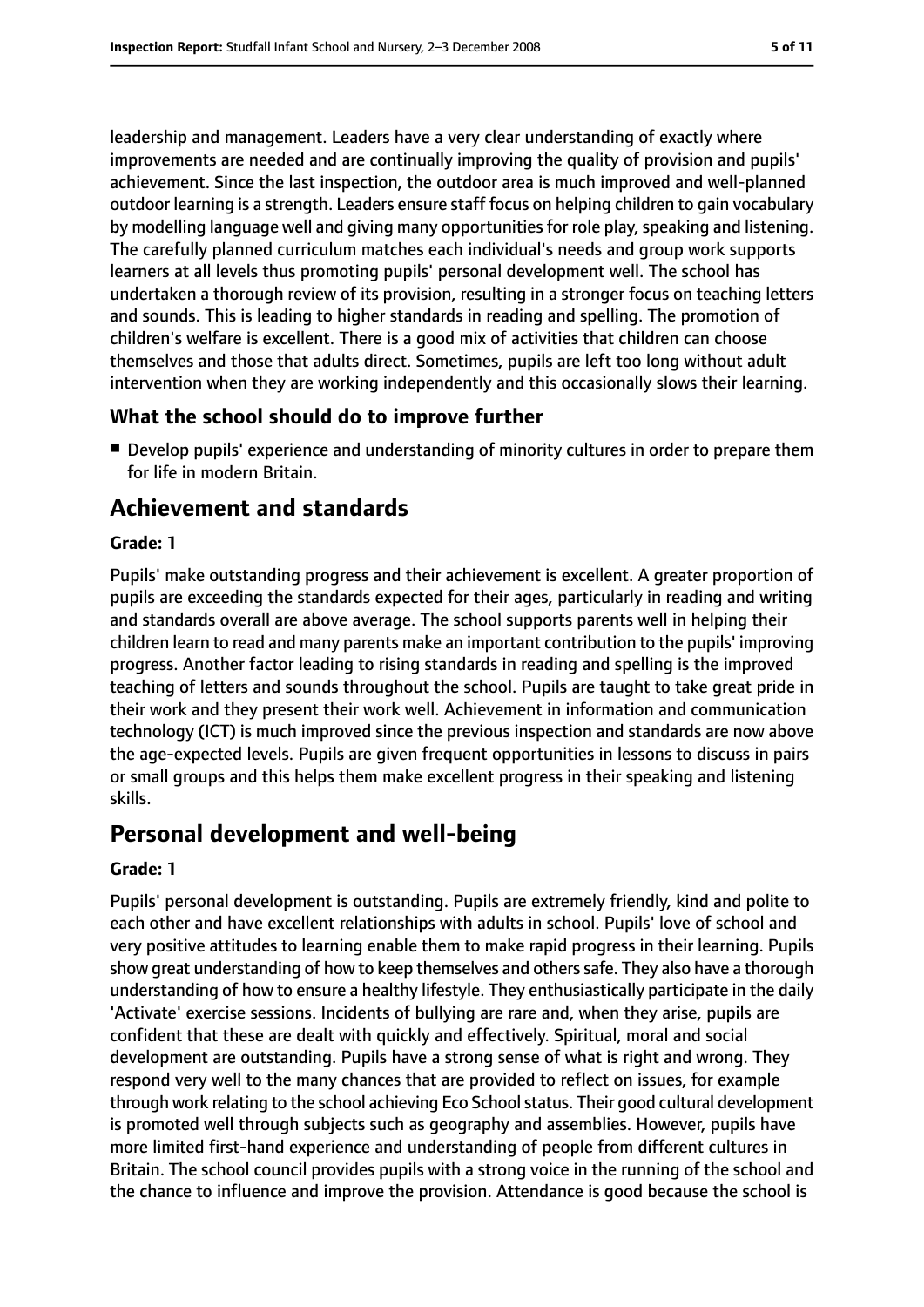very successful in tackling any absence. Pupils' outstanding personal development and above average basic skills means they are fully prepared for their next school and life beyond.

# **Quality of provision**

## **Teaching and learning**

#### **Grade: 2**

Outstanding leadership has ensured that teaching and learning are consistently effective throughout this large school. In all classes, lessons are planned well so that activities closely match the learning needs of all pupils. Behaviour is well managed and pupils enjoy the interesting work they are given. Consequently, they invariably concentrate, work hard and behave well. All teachers' plans highlight exactly what learning is intended and pupils are continually reminded of what is expected. However, teachers sometimes explain these learning objectives in language that pupils find difficult to understand. Teachers give clear checklists or criteria against which pupils assess their own learning and this helps them to see where improvements are needed. Staff create a very supportive atmosphere which encourages pupils to 'have a go' and they know their contributions will be valued, even if they are wrong. Pupils with learning difficulties and/or disabilities are exceptionally well supported both in lessons and in small teaching groups.

#### **Curriculum and other activities**

#### **Grade: 1**

The school's excellent curriculum successfully meets the wide range of learning needs in each class, including the needs of the more able and those who are gifted or talented. The curriculum places an appropriately strong emphasis on the development of basic skills. The curriculum for mathematics and English has been thoroughly reviewed in the light of recent national guidance. This is resulting in improved progress, and standards are rising. The curriculum is exceptionally well modified to meet the learning needs of pupils with learning difficulties and/or disabilities. Excellent support from well-trained specialist teaching assistants ensures that pupils with additional learning needs are given all the help they need to enable them to make excellent progress. The curriculum is broad, interesting and exciting and includes a very good range of visits, visitors and clubs. All pupils are given the chance to learn French. Where possible, teachers link subjects to make learning more relevant and interesting. A good example of this was seen in the Year 2 Rockingham Castle topic which included writing, research, history, art and design, and design and technology.

#### **Care, guidance and support**

#### **Grade: 1**

Pastoral care is excellent. A very caring, positive atmosphere encourages pupils to feel safe and happy. All aspects of health, safety and safeguarding are in place. There are particularly good arrangements for the transition of children into the Nursery, Reception classes and into Year 1, as well as for pupils going on to the junior school. Links with outside agencies are excellent and contribute very well to the personal and academic development of those with learning difficulties and/ or disabilities. Procedures to track the progress of pupils are outstanding and used effectively to identify good achievement, underachievement and gapsin learning. Teachers mark work conscientiously, praising pupils frequently and telling them exactly how they can improve. This, and the school's effective system for setting learning targets, results in pupils knowing how to improve their work and the next steps they need to take. Many parents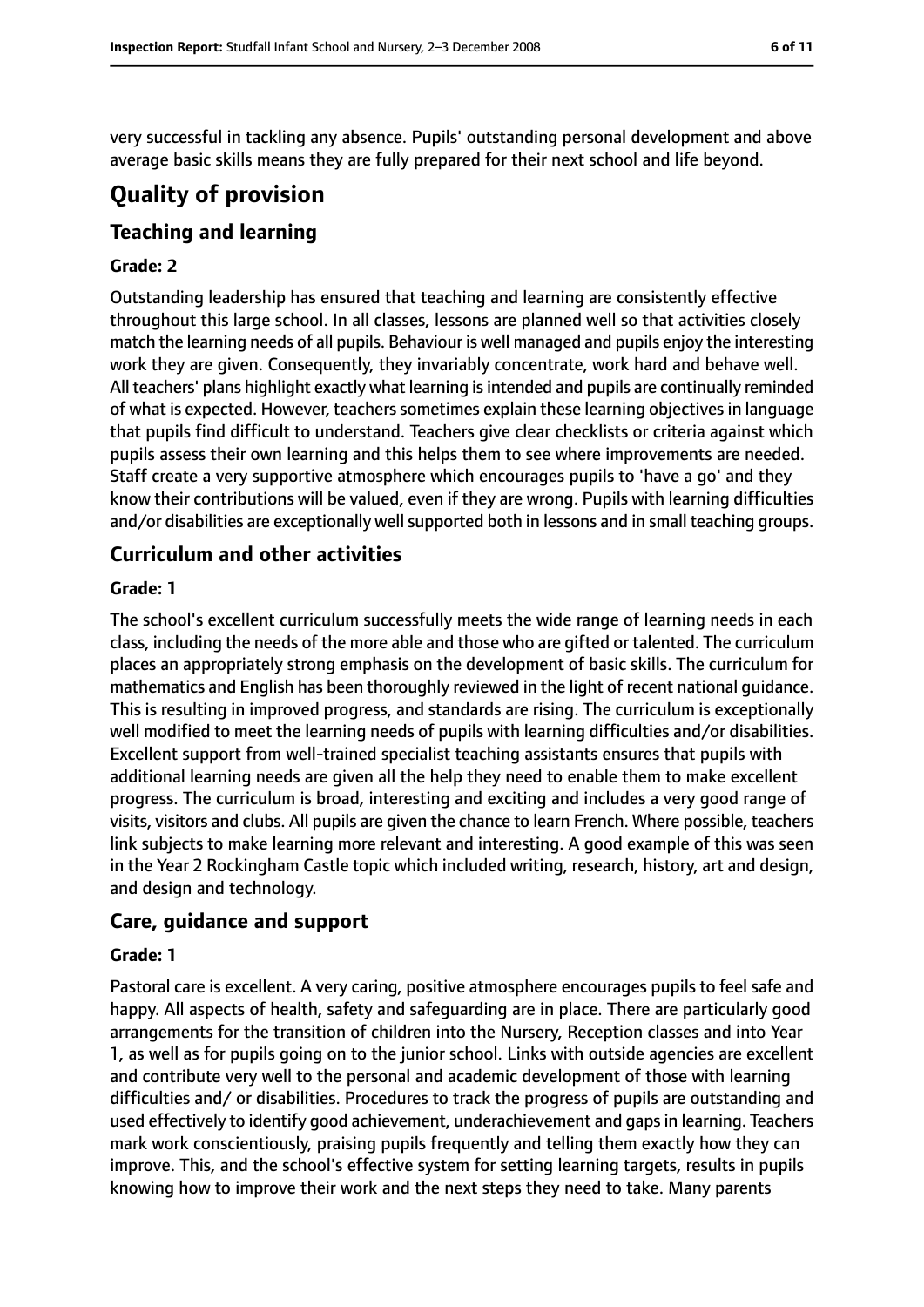appreciate the school's outstanding links with parents. They rightly feel that the school listens carefully and acts upon their concerns and views.

## **Leadership and management**

#### **Grade: 1**

The headteacher provides the key inspiration for the overall success of the school. Not only does she have outstanding leadership qualities but also she is able to inspire these high standards of leadership in others. Consequently, governors, subject leaders and other senior managers carry out their roles to a very high standard. Since the previous successful inspection, the school has brought about some important improvements. For example, pupils' progress is more rigorously monitored, pupils show clearer knowledge of their own learning and ICT is better used to support teaching and learning. Because the school has a strong track record of improvement and also because the school has an extremely clear and accurate grasp of where further improvements might be made, the school has an outstanding capacity to bring about further improvements in the future.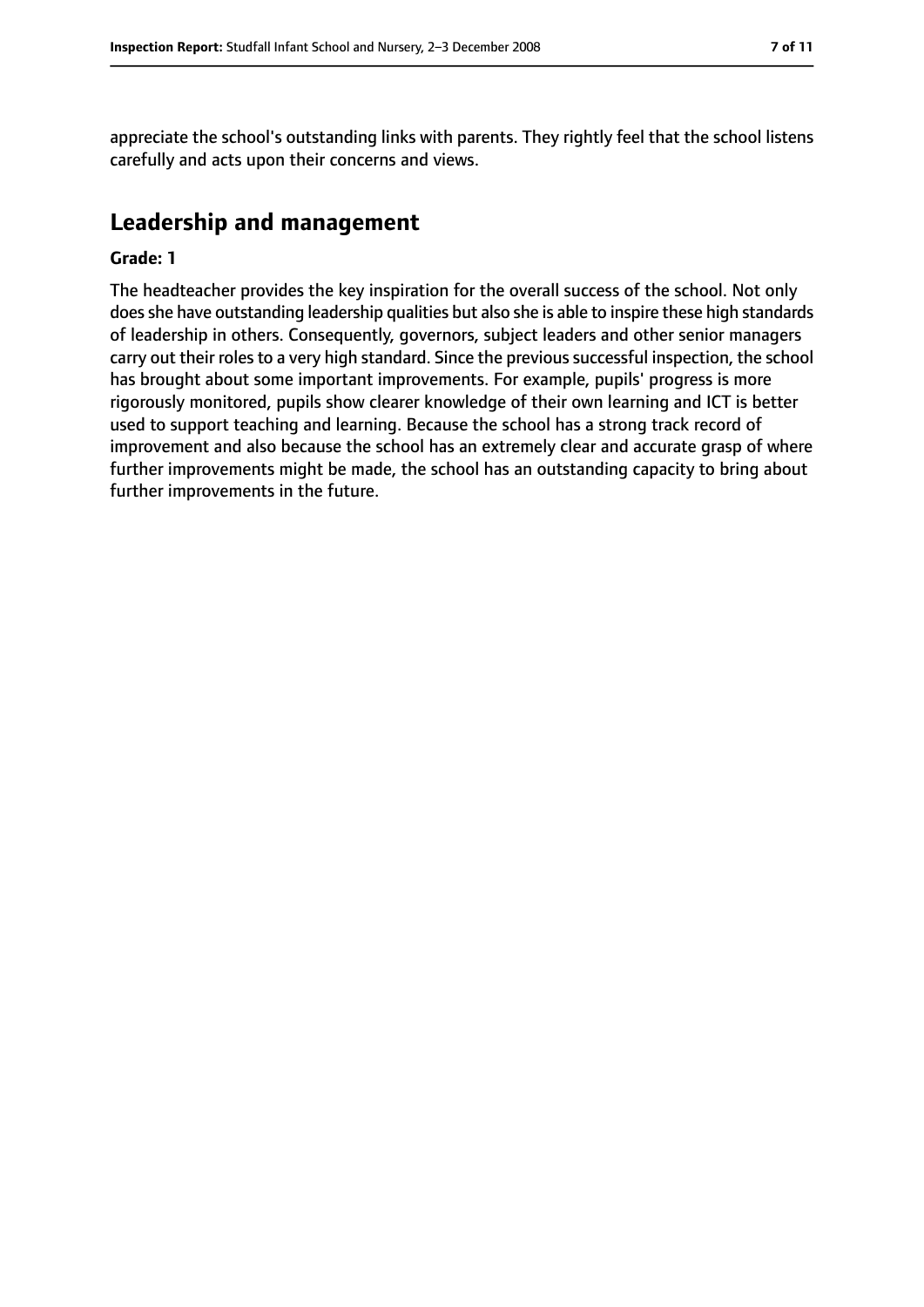**Any complaints about the inspection or the report should be made following the procedures set out in the guidance 'Complaints about school inspection', which is available from Ofsted's website: www.ofsted.gov.uk.**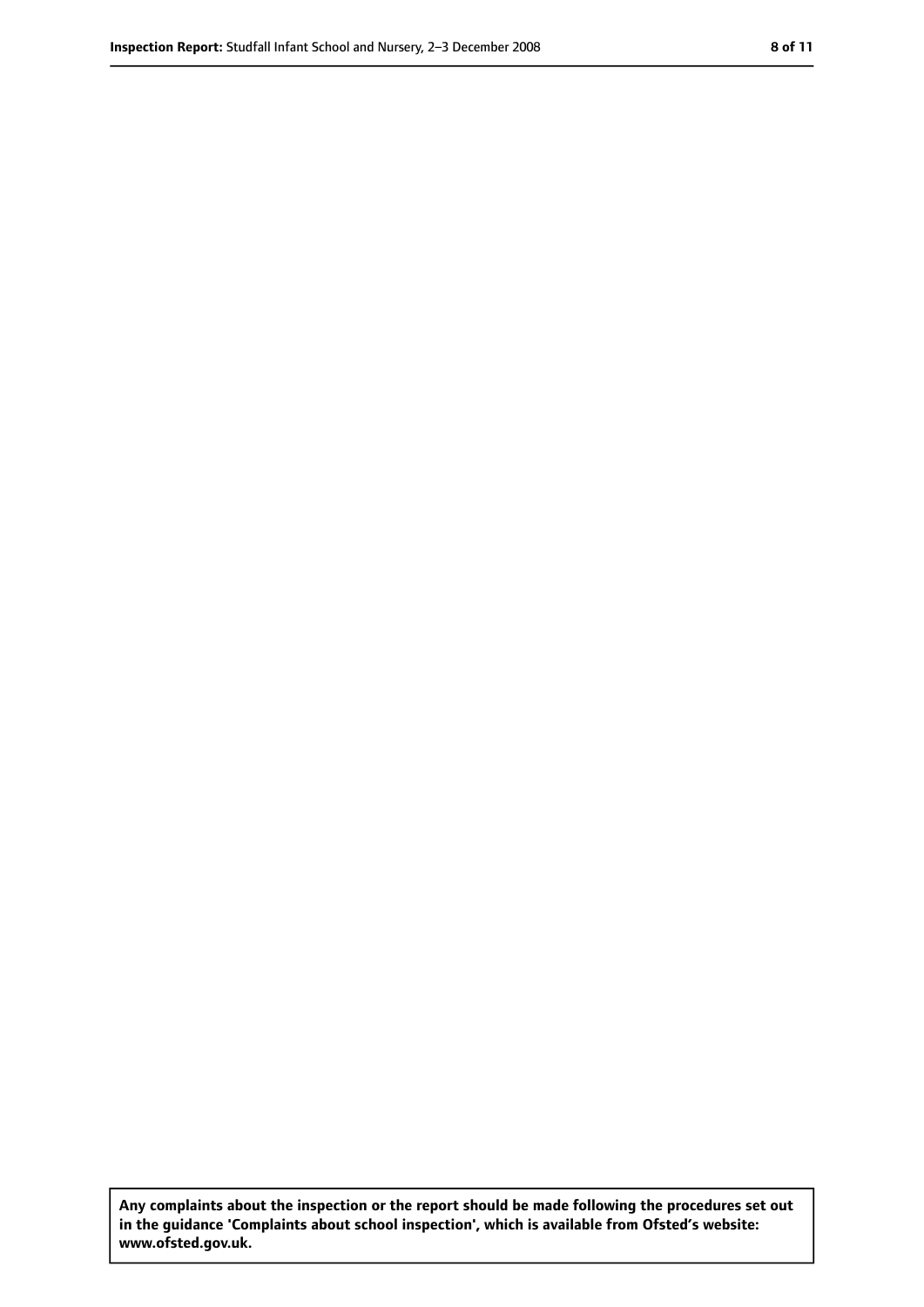# **Inspection judgements**

| Key to judgements: grade 1 is outstanding, grade 2 good, grade 3 satisfactory, and | School  |
|------------------------------------------------------------------------------------|---------|
| arade 4 inadequate                                                                 | Overall |

#### **Overall effectiveness**

| How effective, efficient and inclusive is the provision of<br>education, integrated care and any extended services in meeting the<br>needs of learners? |     |
|---------------------------------------------------------------------------------------------------------------------------------------------------------|-----|
| Effective steps have been taken to promote improvement since the last<br>inspection                                                                     | Yes |
| How well does the school work in partnership with others to promote learners'<br>well being?                                                            |     |
| The capacity to make any necessary improvements                                                                                                         |     |

## **Effectiveness of the Early Years Foundation Stage**

| How effective is the provision in meeting the needs of children in the<br><b>EYFS?</b>       |  |
|----------------------------------------------------------------------------------------------|--|
| How well do children in the EYFS achieve?                                                    |  |
| How good are the overall personal development and well-being of the children<br>in the EYFS? |  |
| How effectively are children in the EYFS helped to learn and develop?                        |  |
| How effectively is the welfare of children in the EYFS promoted?                             |  |
| How effectively is provision in the EYFS led and managed?                                    |  |

## **Achievement and standards**

| How well do learners achieve?                                                               |  |
|---------------------------------------------------------------------------------------------|--|
| The standards <sup>1</sup> reached by learners                                              |  |
| $\mid$ How well learners make progress, taking account of any significant variations $\mid$ |  |
| between groups of learners                                                                  |  |
| How well learners with learning difficulties and/or disabilities make progress              |  |

<sup>&</sup>lt;sup>1</sup>Grade 1 - Exceptionally and consistently high; Grade 2 - Generally above average with none significantly below average; Grade 3 - Broadly average to below average; Grade 4 - Exceptionally low.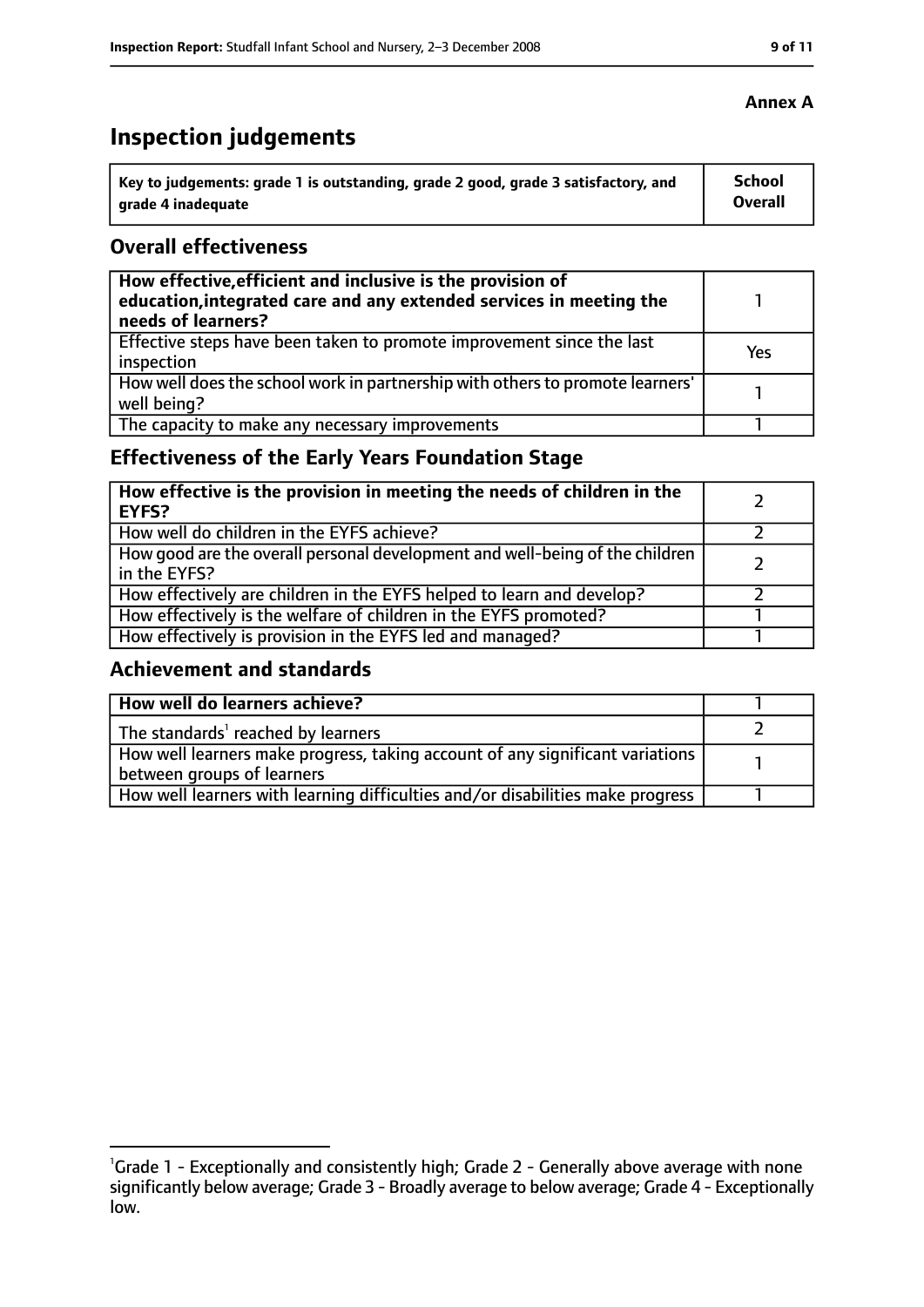# **Personal development and well-being**

| How good are the overall personal development and well-being of the<br>learners?                                 |  |
|------------------------------------------------------------------------------------------------------------------|--|
| The extent of learners' spiritual, moral, social and cultural development                                        |  |
| The extent to which learners adopt healthy lifestyles                                                            |  |
| The extent to which learners adopt safe practices                                                                |  |
| The extent to which learners enjoy their education                                                               |  |
| The attendance of learners                                                                                       |  |
| The behaviour of learners                                                                                        |  |
| The extent to which learners make a positive contribution to the community                                       |  |
| How well learners develop workplace and other skills that will contribute to<br>their future economic well-being |  |

# **The quality of provision**

| How effective are teaching and learning in meeting the full range of<br>learners' needs?              |  |
|-------------------------------------------------------------------------------------------------------|--|
| How well do the curriculum and other activities meet the range of needs and<br>interests of learners? |  |
| How well are learners cared for, quided and supported?                                                |  |

## **Leadership and management**

| How effective are leadership and management in raising achievement<br>and supporting all learners?                                              |           |
|-------------------------------------------------------------------------------------------------------------------------------------------------|-----------|
| How effectively leaders and managers at all levels set clear direction leading<br>to improvement and promote high quality of care and education |           |
| How effectively leaders and managers use challenging targets to raise standards                                                                 |           |
| The effectiveness of the school's self-evaluation                                                                                               |           |
| How well equality of opportunity is promoted and discrimination eliminated                                                                      |           |
| How well does the school contribute to community cohesion?                                                                                      |           |
| How effectively and efficiently resources, including staff, are deployed to<br>achieve value for money                                          |           |
| The extent to which governors and other supervisory boards discharge their<br>responsibilities                                                  |           |
| Do procedures for safequarding learners meet current government<br>requirements?                                                                | Yes       |
| Does this school require special measures?                                                                                                      | <b>No</b> |
| Does this school require a notice to improve?                                                                                                   | <b>No</b> |